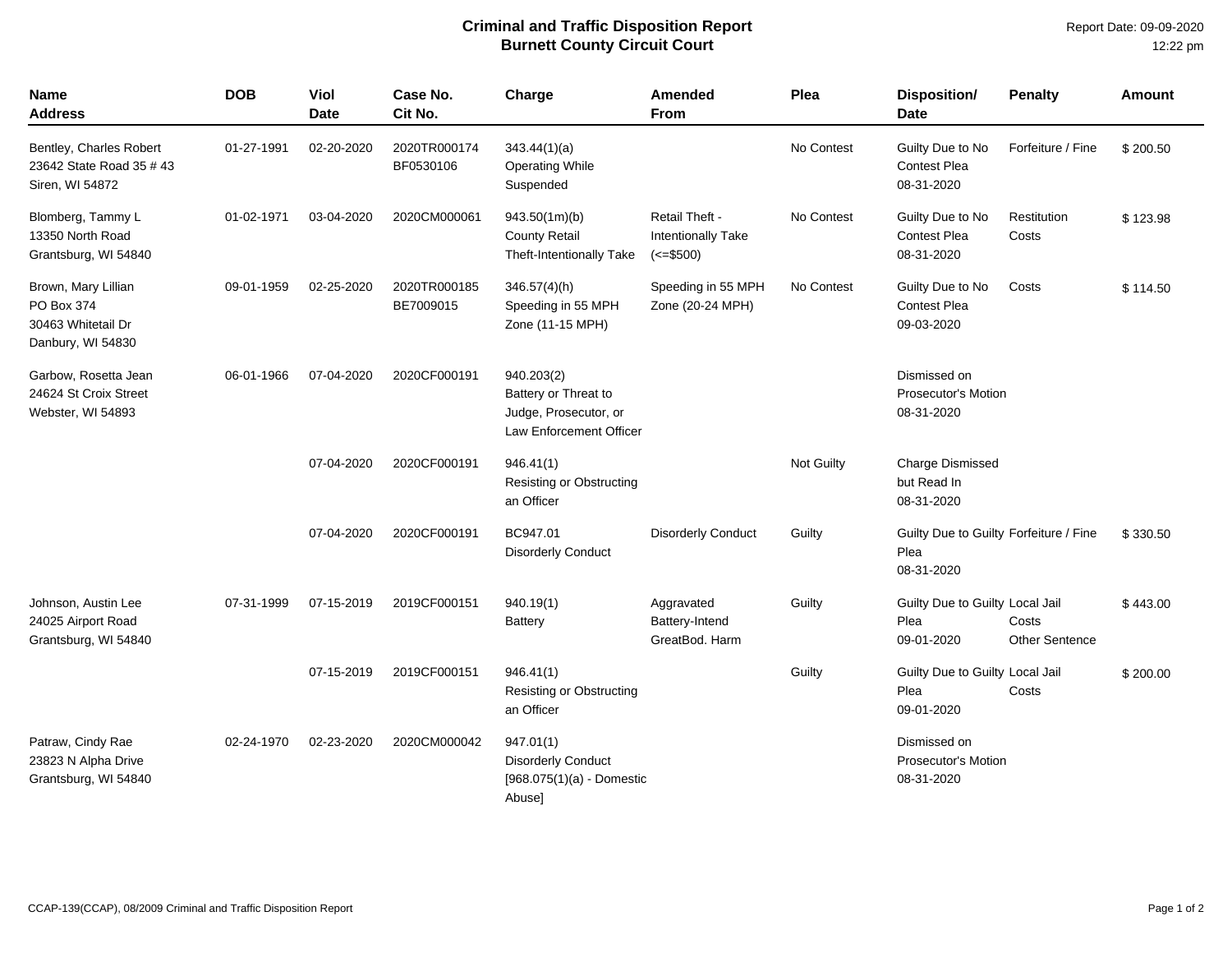## **Criminal and Traffic Disposition Report Burnett County Circuit Court**

Report Date: 09-09-2020 12:22 pm

| <b>Name</b><br><b>Address</b>                                        | <b>DOB</b> | Viol<br><b>Date</b> | Case No.<br>Cit No.       | Charge                                                         | <b>Amended</b><br>From           | Plea       | Disposition/<br><b>Date</b>                                  | <b>Penalty</b>                                                                           | <b>Amount</b> |
|----------------------------------------------------------------------|------------|---------------------|---------------------------|----------------------------------------------------------------|----------------------------------|------------|--------------------------------------------------------------|------------------------------------------------------------------------------------------|---------------|
| Roberts, Chad Jeremy<br>61865 State Highway 48<br>Hinckley, MN 55037 | 04-12-1970 | 01-12-2020          | 2020TR000045<br>BD1774102 | 346.63(1)(a)<br>OWI (1st)                                      |                                  | Guilty     | Guilty Due to Guilty Forfeiture / Fine<br>Plea<br>09-01-2020 | <b>DOT License</b><br>Revoked<br>6 Months<br>Ignition interlock<br>Alcohol<br>assessment | \$937.50      |
| Roberts, Chad Jeremy<br>61865 State Highway 48<br>Hinckley, MN 55037 | 04-12-1970 | 01-12-2020          | 2020TR000165<br>BF0530040 | 346.63(1)(a)<br>OWI (1st) (PAC>=0.15)                          |                                  | Not Guilty | Dismissed on<br><b>Prosecutor's Motion</b><br>09-01-2020     |                                                                                          |               |
| Schwartzbauer, Joseph Alan<br>25573 Gile Rd<br>Grantsburg, WI 54840  | 12-05-1961 | 06-28-2020          | 2020CM000161              | 941.20(1)(b)<br>Operate Firearm While<br>Intoxicated           |                                  |            | <b>Charge Dismissed</b><br>but Read In<br>09-03-2020         |                                                                                          |               |
|                                                                      |            | 06-28-2020          | 2020CM000161              | BC947.01<br><b>Disorderly Conduct</b>                          | <b>Disorderly Conduct</b>        | No Contest | Guilty Due to No<br><b>Contest Plea</b><br>09-03-2020        | Forfeiture / Fine                                                                        | \$330.50      |
| Westlund, Cody William<br>10980 Holly Lake Rd<br>Drummond, WI 54832  | 06-15-2000 | 02-27-2020          | 2020CF000085              | 961.41(3g)(d)<br>Possess<br>Amphetamine/LSD/Psilocin           | Possession of<br>Methamphetamine | Guilty     | Guilty Due to Guilty Probation, Sent<br>Plea<br>08-31-2020   | Withheld<br>Alcohol<br>assessment                                                        | \$443.00      |
|                                                                      |            | 02-27-2020          | 2020CF000085              | 961.573(1)<br>Possess Drug<br>Paraphernalia                    |                                  | Not Guilty | <b>Charge Dismissed</b><br>but Read In<br>08-31-2020         |                                                                                          |               |
| Westlund, Cody William<br>10980 Holly Lake Rd<br>Drummond, WI 54832  | 06-15-2000 | 02-27-2020          | 2020TR000200<br>BE7009100 | 344.62(2)<br>Operating motor vehicle<br>w/o proof of insurance |                                  | Not Guilty | <b>Charge Dismissed</b><br>but Read In<br>08-31-2020         |                                                                                          |               |
| White, Dustin C.<br>2603 101st Street<br>Luck, WI 54853              | 11-07-1997 | 05-19-2019          | 2019TR000367<br>V1348421  | 343.44(1)(a)<br><b>Operating While</b><br>Suspended            |                                  | No Contest | Guilty Due to No<br><b>Contest Plea</b><br>09-02-2020        | Forfeiture / Fine                                                                        | \$200.50      |